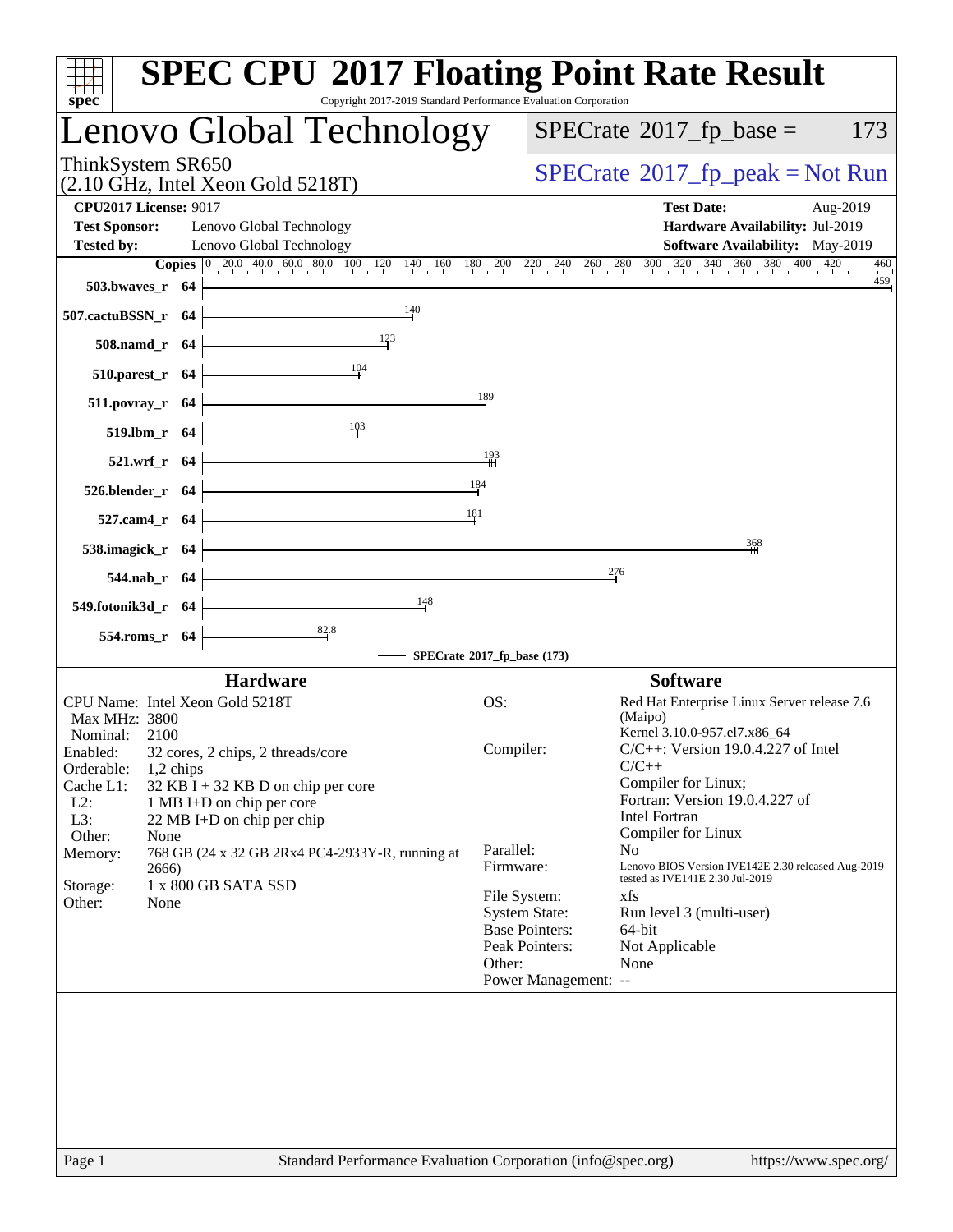

# Lenovo Global Technology

 $SPECTate$ <sup>®</sup>[2017\\_fp\\_base =](http://www.spec.org/auto/cpu2017/Docs/result-fields.html#SPECrate2017fpbase) 173

(2.10 GHz, Intel Xeon Gold 5218T)

 $SPECTate@2017_fp\_peak = Not Run$ 

**[Test Sponsor:](http://www.spec.org/auto/cpu2017/Docs/result-fields.html#TestSponsor)** Lenovo Global Technology **[Hardware Availability:](http://www.spec.org/auto/cpu2017/Docs/result-fields.html#HardwareAvailability)** Jul-2019 **[Tested by:](http://www.spec.org/auto/cpu2017/Docs/result-fields.html#Testedby)** Lenovo Global Technology **[Software Availability:](http://www.spec.org/auto/cpu2017/Docs/result-fields.html#SoftwareAvailability)** May-2019

**[CPU2017 License:](http://www.spec.org/auto/cpu2017/Docs/result-fields.html#CPU2017License)** 9017 **[Test Date:](http://www.spec.org/auto/cpu2017/Docs/result-fields.html#TestDate)** Aug-2019

## **[Results Table](http://www.spec.org/auto/cpu2017/Docs/result-fields.html#ResultsTable)**

|                                        | <b>Base</b>   |                |                |                |            | <b>Peak</b>    |            |               |                |              |                |              |                |              |
|----------------------------------------|---------------|----------------|----------------|----------------|------------|----------------|------------|---------------|----------------|--------------|----------------|--------------|----------------|--------------|
| <b>Benchmark</b>                       | <b>Copies</b> | <b>Seconds</b> | Ratio          | <b>Seconds</b> | Ratio      | <b>Seconds</b> | Ratio      | <b>Copies</b> | <b>Seconds</b> | <b>Ratio</b> | <b>Seconds</b> | <b>Ratio</b> | <b>Seconds</b> | <b>Ratio</b> |
| 503.bwayes r                           | 64            | 1397           | 459            | 1399           | 459        | 1397           | 459        |               |                |              |                |              |                |              |
| 507.cactuBSSN r                        | 64            | 580            | 140            | 579            | 140        | 580            | 140        |               |                |              |                |              |                |              |
| 508.namd_r                             | 64            | 494            | <u>123</u>     | 494            | 123        | 493            | 123        |               |                |              |                |              |                |              |
| 510.parest_r                           | 64            | 1585           | 106            | 1606           | <b>104</b> | 1612           | 104        |               |                |              |                |              |                |              |
| 511.povray_r                           | 64            | 791            | 189            | 792            | 189        | 792            | <b>189</b> |               |                |              |                |              |                |              |
| 519.lbm r                              | 64            | 654            | <b>103</b>     | 655            | 103        | 654            | 103        |               |                |              |                |              |                |              |
| $521.wrf$ r                            | 64            | 750            | 191            | 734            | 195        | 744            | <b>193</b> |               |                |              |                |              |                |              |
| 526.blender r                          | 64            | 531            | 184            | 531            | 183        | 530            | 184        |               |                |              |                |              |                |              |
| $527$ .cam $4r$                        | 64            | 618            | 181            | 615            | 182        | 618            | 181        |               |                |              |                |              |                |              |
| 538.imagick_r                          | 64            | 435            | 366            | 430            | 370        | 433            | 368        |               |                |              |                |              |                |              |
| $544$ .nab_r                           | 64            | 390            | 276            | 391            | 275        | 390            | 276        |               |                |              |                |              |                |              |
| 549.fotonik3d r                        | 64            | 1682           | 148            | 1682           | 148        | 1683           | 148        |               |                |              |                |              |                |              |
| $554$ .roms_r                          | 64            | 1224           | 83.1           | 1229           | 82.8       | 1228           | 82.8       |               |                |              |                |              |                |              |
| $SPECrate$ <sup>®</sup> 2017_fp_base = |               |                | 173            |                |            |                |            |               |                |              |                |              |                |              |
| $SPECrate^{\circ}2017$ _fp_peak =      |               |                | <b>Not Run</b> |                |            |                |            |               |                |              |                |              |                |              |

Results appear in the [order in which they were run.](http://www.spec.org/auto/cpu2017/Docs/result-fields.html#RunOrder) Bold underlined text [indicates a median measurement.](http://www.spec.org/auto/cpu2017/Docs/result-fields.html#Median)

#### **[Submit Notes](http://www.spec.org/auto/cpu2017/Docs/result-fields.html#SubmitNotes)**

 The numactl mechanism was used to bind copies to processors. The config file option 'submit' was used to generate numactl commands to bind each copy to a specific processor. For details, please see the config file.

## **[Operating System Notes](http://www.spec.org/auto/cpu2017/Docs/result-fields.html#OperatingSystemNotes)**

Stack size set to unlimited using "ulimit -s unlimited"

## **[General Notes](http://www.spec.org/auto/cpu2017/Docs/result-fields.html#GeneralNotes)**

Environment variables set by runcpu before the start of the run: LD\_LIBRARY\_PATH = "/home/cpu2017-1.0.5-ic19.0u4/lib/intel64"

 Binaries compiled on a system with 1x Intel Core i9-799X CPU + 32GB RAM memory using Redhat Enterprise Linux 7.5 Transparent Huge Pages enabled by default Prior to runcpu invocation Filesystem page cache synced and cleared with: sync; echo 3> /proc/sys/vm/drop\_caches runcpu command invoked through numactl i.e.: numactl --interleave=all runcpu <etc> NA: The test sponsor attests, as of date of publication, that CVE-2017-5754 (Meltdown) is mitigated in the system as tested and documented.

**(Continued on next page)**

| Page 2 | Standard Performance Evaluation Corporation (info@spec.org) | https://www.spec.org/ |
|--------|-------------------------------------------------------------|-----------------------|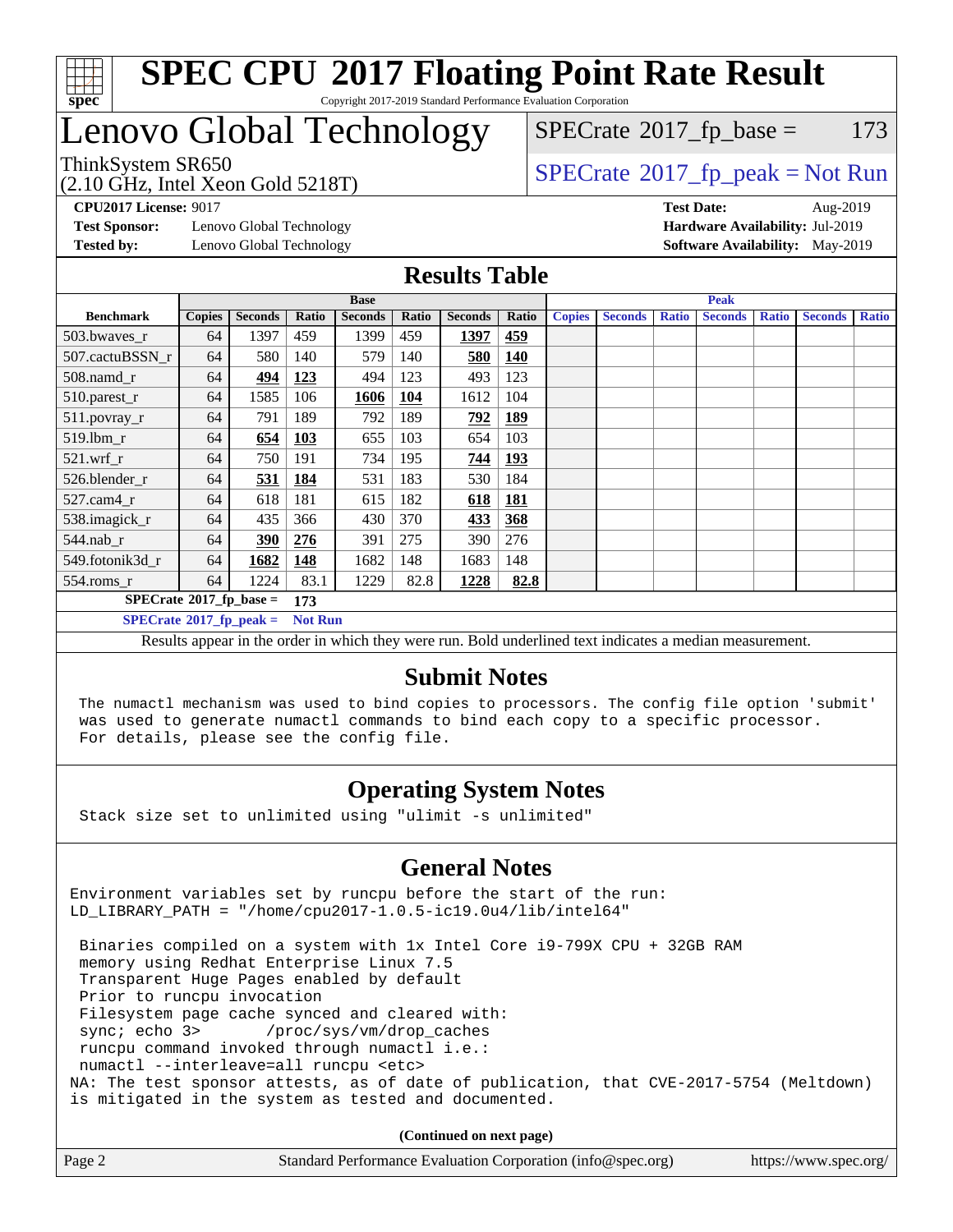

# **[SPEC CPU](http://www.spec.org/auto/cpu2017/Docs/result-fields.html#SPECCPU2017FloatingPointRateResult)[2017 Floating Point Rate Result](http://www.spec.org/auto/cpu2017/Docs/result-fields.html#SPECCPU2017FloatingPointRateResult)**

Copyright 2017-2019 Standard Performance Evaluation Corporation

## Lenovo Global Technology

 $SPECTate$ <sup>®</sup>[2017\\_fp\\_base =](http://www.spec.org/auto/cpu2017/Docs/result-fields.html#SPECrate2017fpbase) 173

(2.10 GHz, Intel Xeon Gold 5218T)

ThinkSystem SR650<br>  $SPECTR_{12}$  [SPECrate](http://www.spec.org/auto/cpu2017/Docs/result-fields.html#SPECrate2017fppeak)®[2017\\_fp\\_peak = N](http://www.spec.org/auto/cpu2017/Docs/result-fields.html#SPECrate2017fppeak)ot Run

**[Test Sponsor:](http://www.spec.org/auto/cpu2017/Docs/result-fields.html#TestSponsor)** Lenovo Global Technology **[Hardware Availability:](http://www.spec.org/auto/cpu2017/Docs/result-fields.html#HardwareAvailability)** Jul-2019 **[Tested by:](http://www.spec.org/auto/cpu2017/Docs/result-fields.html#Testedby)** Lenovo Global Technology **[Software Availability:](http://www.spec.org/auto/cpu2017/Docs/result-fields.html#SoftwareAvailability)** May-2019

**[CPU2017 License:](http://www.spec.org/auto/cpu2017/Docs/result-fields.html#CPU2017License)** 9017 **[Test Date:](http://www.spec.org/auto/cpu2017/Docs/result-fields.html#TestDate)** Aug-2019

## **[General Notes \(Continued\)](http://www.spec.org/auto/cpu2017/Docs/result-fields.html#GeneralNotes)**

Yes: The test sponsor attests, as of date of publication, that CVE-2017-5753 (Spectre variant 1) is mitigated in the system as tested and documented. Yes: The test sponsor attests, as of date of publication, that CVE-2017-5715 (Spectre variant 2) is mitigated in the system as tested and documented. Yes: The test sponsor attests, as of date of publication, that CVE-2018-3640 (Spectre variant 3a) is mitigated in the system as tested and documented. Yes: The test sponsor attests, as of date of publication, that CVE-2018-3639 (Spectre variant 4) is mitigated in the system as tested and documented.

## **[Platform Notes](http://www.spec.org/auto/cpu2017/Docs/result-fields.html#PlatformNotes)**

Page 3 Standard Performance Evaluation Corporation [\(info@spec.org\)](mailto:info@spec.org) <https://www.spec.org/> BIOS configuration: Choose Operating Mode set to Maximum Performance Choose Operating Mode set to Custom Mode C-States set to Legacy SNC set to Enable DCU Streamer Prefetcher set to Disable Trusted Execution Technology set to Enable Stale AtoS set to Enable LLC dead line alloc set to Disable Patrol Scrub set to Disable Sysinfo program /home/cpu2017-1.0.5-ic19.0u4/bin/sysinfo Rev: r5974 of 2018-05-19 9bcde8f2999c33d61f64985e45859ea9 running on localhost.localdomain Wed Aug 7 23:37:21 2019 SUT (System Under Test) info as seen by some common utilities. For more information on this section, see <https://www.spec.org/cpu2017/Docs/config.html#sysinfo> From /proc/cpuinfo model name : Intel(R) Xeon(R) Gold 5218T CPU @ 2.10GHz 2 "physical id"s (chips) 64 "processors" cores, siblings (Caution: counting these is hw and system dependent. The following excerpts from /proc/cpuinfo might not be reliable. Use with caution.) cpu cores : 16 siblings : 32 physical 0: cores 0 1 2 3 4 5 6 7 8 9 10 11 12 13 14 15 physical 1: cores 0 1 2 3 4 5 6 7 8 9 10 11 12 13 14 15 From lscpu: Architecture: x86\_64 CPU op-mode(s): 32-bit, 64-bit Byte Order: Little Endian  $CPU(s):$  64 On-line CPU(s) list: 0-63 **(Continued on next page)**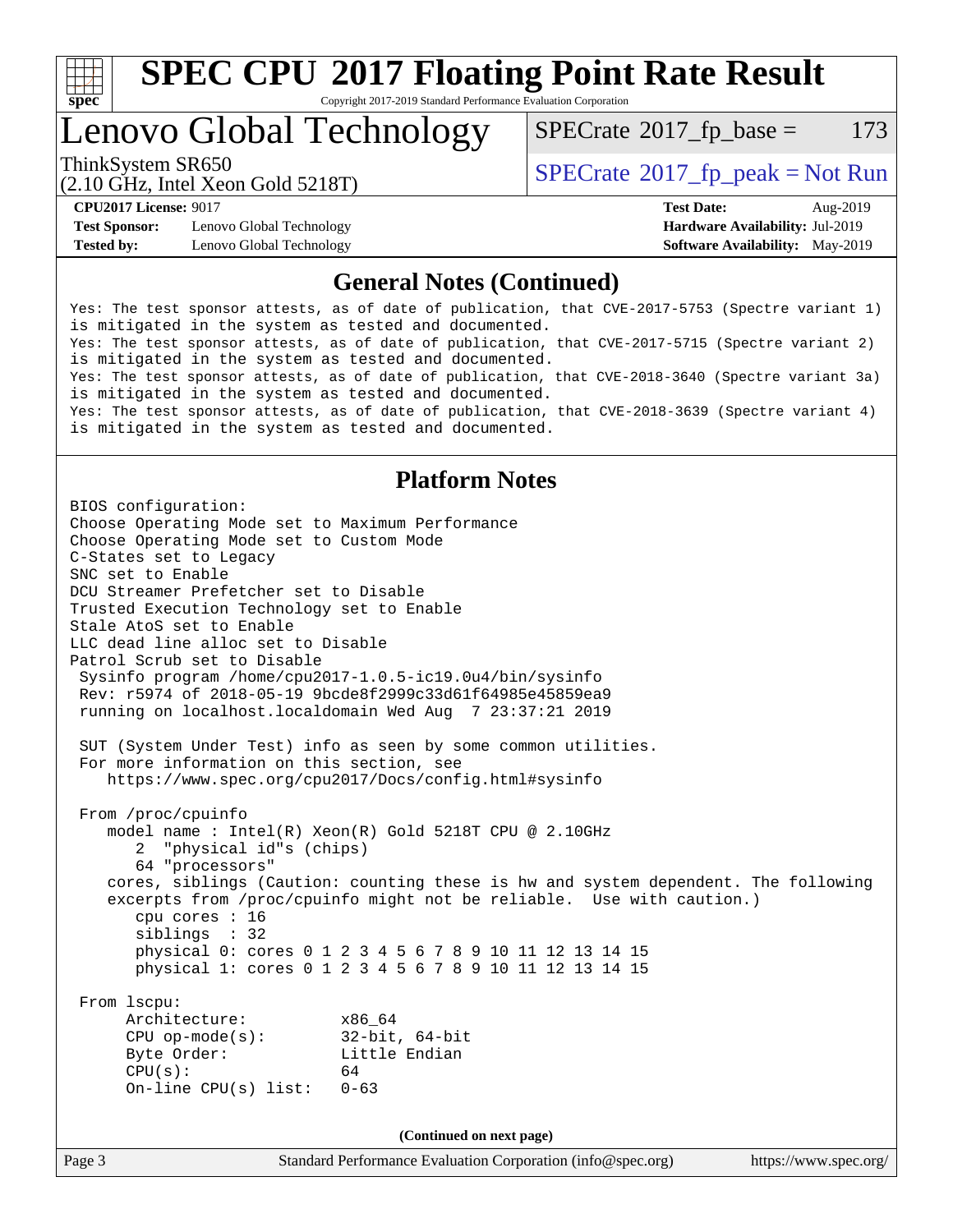

Lenovo Global Technology

 $SPECTate$ <sup>®</sup>[2017\\_fp\\_base =](http://www.spec.org/auto/cpu2017/Docs/result-fields.html#SPECrate2017fpbase) 173

(2.10 GHz, Intel Xeon Gold 5218T)

ThinkSystem SR650<br>  $(2.10 \text{ GHz}_{\text{total}} \text{ York})$  Spectrate®[2017\\_fp\\_peak = N](http://www.spec.org/auto/cpu2017/Docs/result-fields.html#SPECrate2017fppeak)ot Run

**[CPU2017 License:](http://www.spec.org/auto/cpu2017/Docs/result-fields.html#CPU2017License)** 9017 **[Test Date:](http://www.spec.org/auto/cpu2017/Docs/result-fields.html#TestDate)** Aug-2019

**[Test Sponsor:](http://www.spec.org/auto/cpu2017/Docs/result-fields.html#TestSponsor)** Lenovo Global Technology **[Hardware Availability:](http://www.spec.org/auto/cpu2017/Docs/result-fields.html#HardwareAvailability)** Jul-2019 **[Tested by:](http://www.spec.org/auto/cpu2017/Docs/result-fields.html#Testedby)** Lenovo Global Technology **[Software Availability:](http://www.spec.org/auto/cpu2017/Docs/result-fields.html#SoftwareAvailability)** May-2019

**[Platform Notes \(Continued\)](http://www.spec.org/auto/cpu2017/Docs/result-fields.html#PlatformNotes)**

| Thread( $s$ ) per core:                      | 2                                                                                    |
|----------------------------------------------|--------------------------------------------------------------------------------------|
| $Core(s)$ per socket:                        | 16                                                                                   |
| Socket(s):                                   | 2                                                                                    |
| NUMA $node(s):$                              | 4                                                                                    |
| Vendor ID:                                   | GenuineIntel                                                                         |
| CPU family:                                  | 6                                                                                    |
| Model:                                       | 85                                                                                   |
| Model name:                                  | $Intel(R)$ Xeon $(R)$ Gold 5218T CPU @ 2.10GHz                                       |
| Stepping:                                    | 7                                                                                    |
| CPU MHz:                                     | 2100.000                                                                             |
| BogoMIPS:                                    | 4200.00                                                                              |
| Virtualization:                              | $VT - x$                                                                             |
| L1d cache:                                   | 32K                                                                                  |
| Lli cache:                                   | 32K                                                                                  |
| $L2$ cache:                                  | 1024K                                                                                |
| $L3$ cache:                                  | 22528K                                                                               |
| NUMA node0 CPU(s): 0-3,8-11,32-35,40-43      |                                                                                      |
| NUMA nodel $CPU(s):$ $4-7.12-15.36-39.44-47$ |                                                                                      |
|                                              | NUMA node2 CPU(s): 16-19, 24-27, 48-51, 56-59                                        |
| NUMA $node3$ $CPU(s):$                       | 20-23,28-31,52-55,60-63                                                              |
| Flaqs:                                       | fpu vme de pse tsc msr pae mce cx8 apic sep mtrr pqe mca cmov                        |
|                                              | pat pse36 clflush dts acpi mmx fxsr sse sse2 ss ht tm pbe syscall nx pdpelgb rdtscp  |
|                                              | Im constant_tsc art arch_perfmon pebs bts rep_good nopl xtopology nonstop_tsc        |
|                                              | aperfmperf eagerfpu pni pclmulqdq dtes64 monitor ds_cpl vmx smx est tm2 ssse3 sdbg   |
|                                              | fma cx16 xtpr pdcm pcid dca sse4_1 sse4_2 x2apic movbe popcnt tsc_deadline_timer aes |
|                                              | xsave avx f16c rdrand lahf_lm abm 3dnowprefetch epb cat_13 cdp_13 intel_ppin         |
|                                              | intel_pt ssbd mba ibrs ibpb stibp ibrs_enhanced tpr_shadow vnmi flexpriority ept     |
|                                              | $m/d$ facebook too adjust buil ble aw? gman bui? arms inimaid rtm agm may rdt a      |

 vpid fsgsbase tsc\_adjust bmi1 hle avx2 smep bmi2 erms invpcid rtm cqm mpx rdt\_a avx512f avx512dq rdseed adx smap clflushopt clwb avx512cd avx512bw avx512vl xsaveopt xsavec xgetbv1 cqm\_llc cqm\_occup\_llc cqm\_mbm\_total cqm\_mbm\_local dtherm ida arat pln pts pku ospke avx512\_vnni spec\_ctrl intel\_stibp flush\_l1d arch\_capabilities

```
 /proc/cpuinfo cache data
   cache size : 22528 KB
```
 From numactl --hardware WARNING: a numactl 'node' might or might not correspond to a physical chip. available: 4 nodes (0-3) node 0 cpus: 0 1 2 3 8 9 10 11 32 33 34 35 40 41 42 43 node 0 size: 196281 MB node 0 free: 191678 MB node 1 cpus: 4 5 6 7 12 13 14 15 36 37 38 39 44 45 46 47 node 1 size: 196608 MB node 1 free: 192140 MB node 2 cpus: 16 17 18 19 24 25 26 27 48 49 50 51 56 57 58 59 node 2 size: 196608 MB node 2 free: 192167 MB

**(Continued on next page)**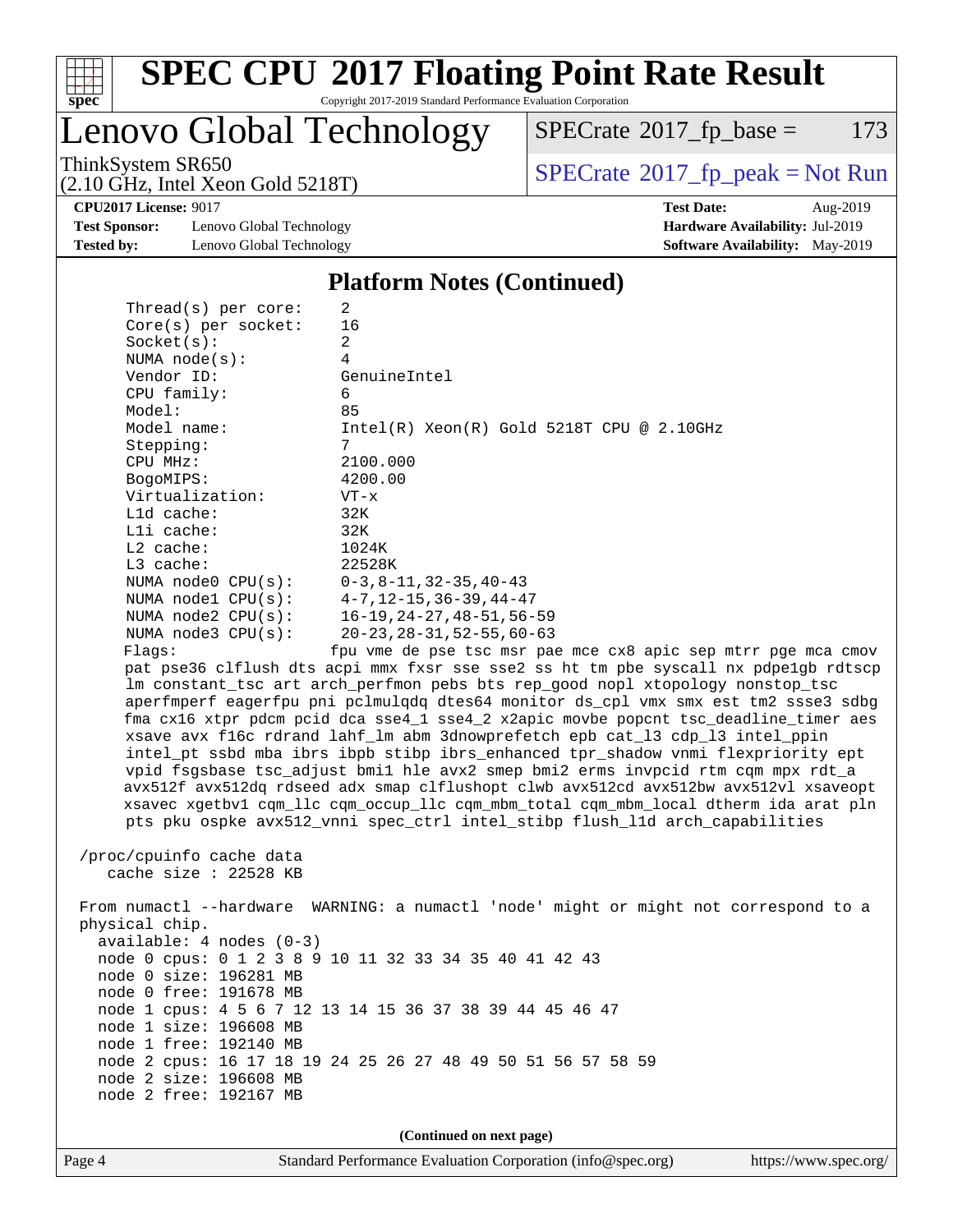

| Page 5 | Standard Performance Evaluation Corporation (info@spec.org) | https://www.spec.org/ |
|--------|-------------------------------------------------------------|-----------------------|
|--------|-------------------------------------------------------------|-----------------------|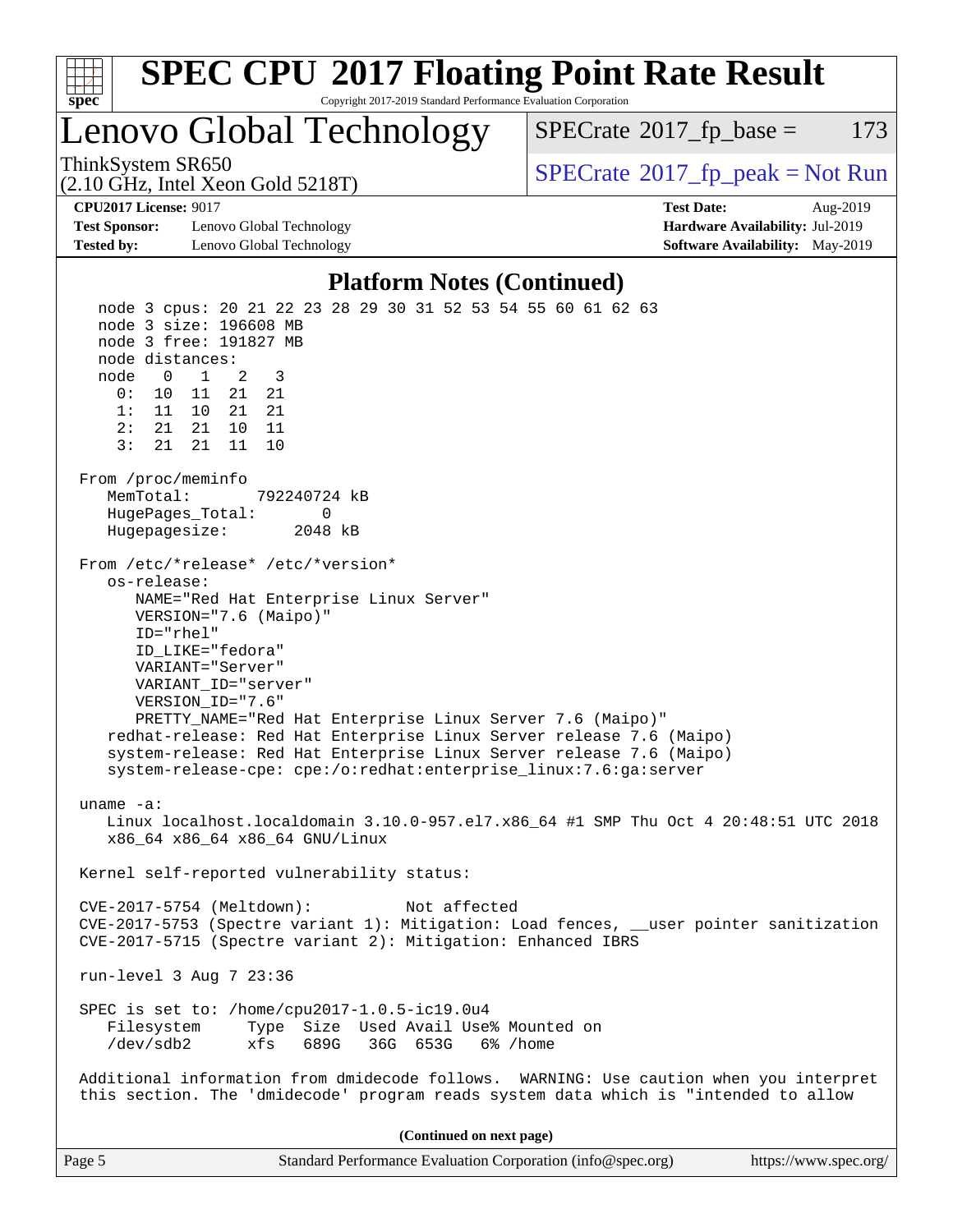

## Lenovo Global Technology

 $SPECTate@2017_fp\_base = 173$ 

# (2.10 GHz, Intel Xeon Gold 5218T)

ThinkSystem SR650<br>  $\begin{array}{c}\n\text{SPECrate} \textcirc 2017\_fp\_peak = Not Run \\
\text{SPECrate} \textcirc 2017\_fp\_peak = Not Run\n\end{array}$  $\begin{array}{c}\n\text{SPECrate} \textcirc 2017\_fp\_peak = Not Run \\
\text{SPECrate} \textcirc 2017\_fp\_peak = Not Run\n\end{array}$  $\begin{array}{c}\n\text{SPECrate} \textcirc 2017\_fp\_peak = Not Run \\
\text{SPECrate} \textcirc 2017\_fp\_peak = Not Run\n\end{array}$ 

**[Test Sponsor:](http://www.spec.org/auto/cpu2017/Docs/result-fields.html#TestSponsor)** Lenovo Global Technology **[Hardware Availability:](http://www.spec.org/auto/cpu2017/Docs/result-fields.html#HardwareAvailability)** Jul-2019 **[Tested by:](http://www.spec.org/auto/cpu2017/Docs/result-fields.html#Testedby)** Lenovo Global Technology **[Software Availability:](http://www.spec.org/auto/cpu2017/Docs/result-fields.html#SoftwareAvailability)** May-2019

**[CPU2017 License:](http://www.spec.org/auto/cpu2017/Docs/result-fields.html#CPU2017License)** 9017 **[Test Date:](http://www.spec.org/auto/cpu2017/Docs/result-fields.html#TestDate)** Aug-2019

## **[Platform Notes \(Continued\)](http://www.spec.org/auto/cpu2017/Docs/result-fields.html#PlatformNotes)**

 hardware to be accurately determined", but the intent may not be met, as there are frequent changes to hardware, firmware, and the "DMTF SMBIOS" standard. BIOS Lenovo -[IVE141E-2.30]- 07/02/2019 Memory: 24x Samsung M393A4K40CB2-CVF 32 GB 2 rank 2933, configured at 2666

(End of data from sysinfo program)

## **[Compiler Version Notes](http://www.spec.org/auto/cpu2017/Docs/result-fields.html#CompilerVersionNotes)**

| $\mathbf C$ | $519.1bm_r(base) 538.imagick_r(base) 544.nab_r(base)$                                                                                                                                                        |                                                                                                                                                          |                       |
|-------------|--------------------------------------------------------------------------------------------------------------------------------------------------------------------------------------------------------------|----------------------------------------------------------------------------------------------------------------------------------------------------------|-----------------------|
|             | Version 19.0.4.227 Build 20190416<br>Copyright (C) 1985-2019 Intel Corporation. All rights reserved.                                                                                                         | Intel(R) C Intel(R) 64 Compiler for applications running on Intel(R) 64,                                                                                 |                       |
|             |                                                                                                                                                                                                              |                                                                                                                                                          |                       |
| $C++$       | $\vert$ 508.namd_r(base) 510.parest_r(base)                                                                                                                                                                  |                                                                                                                                                          |                       |
|             | Version 19.0.4.227 Build 20190416<br>Copyright (C) 1985-2019 Intel Corporation. All rights reserved.                                                                                                         | Intel(R) $C++$ Intel(R) 64 Compiler for applications running on Intel(R) 64,                                                                             |                       |
|             | $C++$ , C $\qquad \qquad$ 511.povray_r(base) 526.blender_r(base)                                                                                                                                             |                                                                                                                                                          |                       |
|             | Version 19.0.4.227 Build 20190416<br>Copyright (C) 1985-2019 Intel Corporation. All rights reserved.<br>Version 19.0.4.227 Build 20190416<br>Copyright (C) 1985-2019 Intel Corporation. All rights reserved. | Intel(R) $C++$ Intel(R) 64 Compiler for applications running on Intel(R) 64,<br>Intel(R) C Intel(R) 64 Compiler for applications running on Intel(R) 64, |                       |
|             | $C++$ , C, Fortran   507.cactuBSSN_r(base)                                                                                                                                                                   |                                                                                                                                                          |                       |
|             | Version 19.0.4.227 Build 20190416<br>Copyright (C) 1985-2019 Intel Corporation. All rights reserved.<br>Version 19.0.4.227 Build 20190416<br>Copyright (C) 1985-2019 Intel Corporation. All rights reserved. | Intel(R) $C++$ Intel(R) 64 Compiler for applications running on Intel(R) 64,<br>Intel(R) C Intel(R) 64 Compiler for applications running on Intel(R) 64, |                       |
|             |                                                                                                                                                                                                              | (Continued on next page)                                                                                                                                 |                       |
| Page 6      |                                                                                                                                                                                                              | Standard Performance Evaluation Corporation (info@spec.org)                                                                                              | https://www.spec.org/ |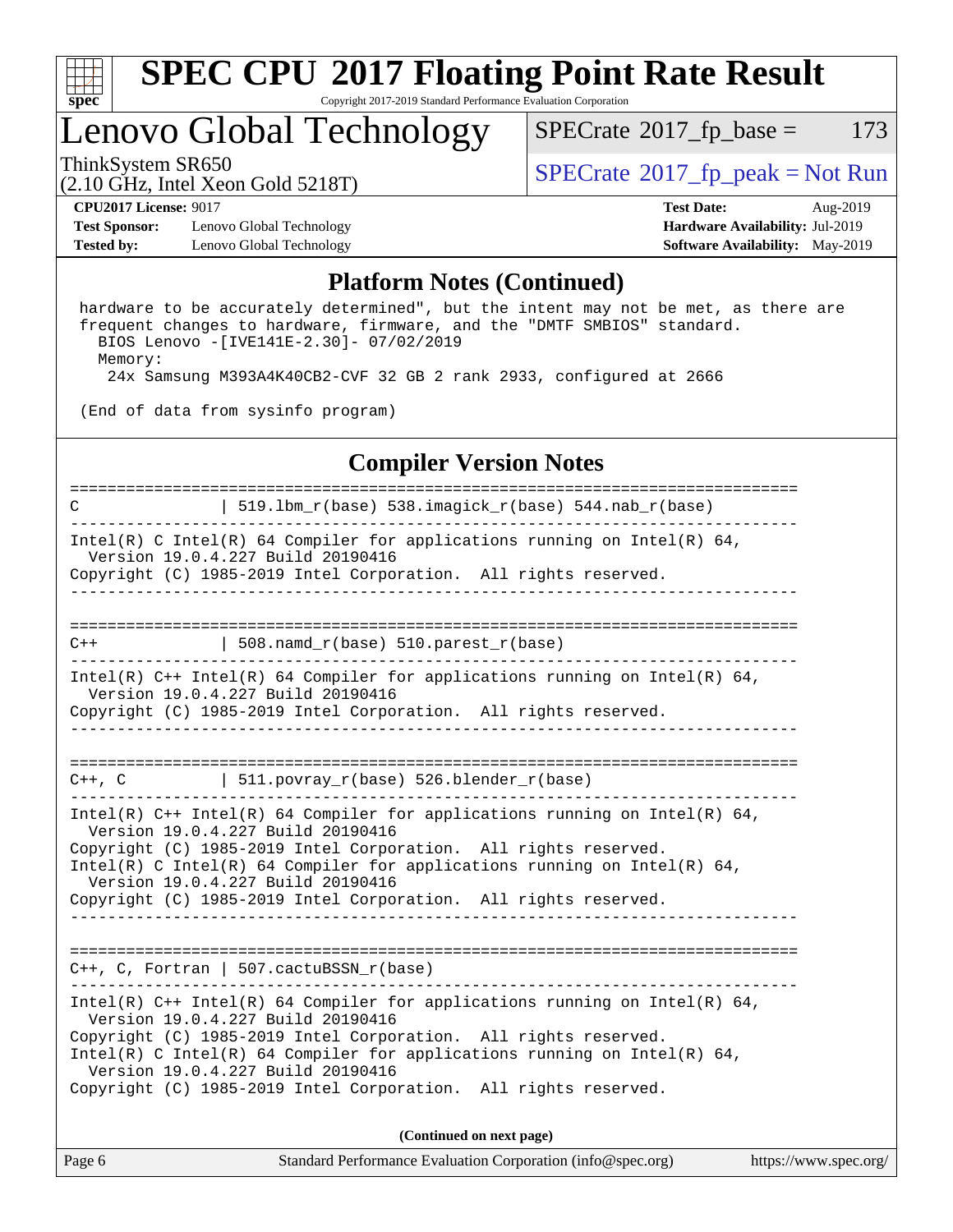

# **[SPEC CPU](http://www.spec.org/auto/cpu2017/Docs/result-fields.html#SPECCPU2017FloatingPointRateResult)[2017 Floating Point Rate Result](http://www.spec.org/auto/cpu2017/Docs/result-fields.html#SPECCPU2017FloatingPointRateResult)**

Copyright 2017-2019 Standard Performance Evaluation Corporation

Lenovo Global Technology

 $SPECTate@2017_fp\_base = 173$ 

(2.10 GHz, Intel Xeon Gold 5218T)

ThinkSystem SR650<br>  $(2.10 \text{ GHz}_{\text{total}} \text{ York})$  Spectrate®[2017\\_fp\\_peak = N](http://www.spec.org/auto/cpu2017/Docs/result-fields.html#SPECrate2017fppeak)ot Run

**[Test Sponsor:](http://www.spec.org/auto/cpu2017/Docs/result-fields.html#TestSponsor)** Lenovo Global Technology **[Hardware Availability:](http://www.spec.org/auto/cpu2017/Docs/result-fields.html#HardwareAvailability)** Jul-2019 **[Tested by:](http://www.spec.org/auto/cpu2017/Docs/result-fields.html#Testedby)** Lenovo Global Technology **[Software Availability:](http://www.spec.org/auto/cpu2017/Docs/result-fields.html#SoftwareAvailability)** May-2019

**[CPU2017 License:](http://www.spec.org/auto/cpu2017/Docs/result-fields.html#CPU2017License)** 9017 **[Test Date:](http://www.spec.org/auto/cpu2017/Docs/result-fields.html#TestDate)** Aug-2019

## **[Compiler Version Notes \(Continued\)](http://www.spec.org/auto/cpu2017/Docs/result-fields.html#CompilerVersionNotes)**

|         | Intel(R) Fortran Intel(R) 64 Compiler for applications running on Intel(R)<br>64, Version 19.0.4.227 Build 20190416<br>Copyright (C) 1985-2019 Intel Corporation. All rights reserved.                                                                                                                                                                                     |
|---------|----------------------------------------------------------------------------------------------------------------------------------------------------------------------------------------------------------------------------------------------------------------------------------------------------------------------------------------------------------------------------|
| Fortran | 503.bwaves_r(base) 549.fotonik3d_r(base) 554.roms_r(base)                                                                                                                                                                                                                                                                                                                  |
|         | $Intel(R)$ Fortran Intel(R) 64 Compiler for applications running on Intel(R)<br>64, Version 19.0.4.227 Build 20190416<br>Copyright (C) 1985-2019 Intel Corporation. All rights reserved.<br>-------------------------------------                                                                                                                                          |
|         | ============<br>=======================<br>Fortran, $C$   521.wrf_r(base) 527.cam4_r(base)                                                                                                                                                                                                                                                                                 |
|         | Intel(R) Fortran Intel(R) 64 Compiler for applications running on Intel(R)<br>64, Version 19.0.4.227 Build 20190416<br>Copyright (C) 1985-2019 Intel Corporation. All rights reserved.<br>Intel(R) C Intel(R) 64 Compiler for applications running on Intel(R) 64,<br>Version 19.0.4.227 Build 20190416<br>Copyright (C) 1985-2019 Intel Corporation. All rights reserved. |

## **[Base Compiler Invocation](http://www.spec.org/auto/cpu2017/Docs/result-fields.html#BaseCompilerInvocation)**

[C benchmarks](http://www.spec.org/auto/cpu2017/Docs/result-fields.html#Cbenchmarks): [icc -m64 -std=c11](http://www.spec.org/cpu2017/results/res2019q3/cpu2017-20190902-17401.flags.html#user_CCbase_intel_icc_64bit_c11_33ee0cdaae7deeeab2a9725423ba97205ce30f63b9926c2519791662299b76a0318f32ddfffdc46587804de3178b4f9328c46fa7c2b0cd779d7a61945c91cd35)

[C++ benchmarks:](http://www.spec.org/auto/cpu2017/Docs/result-fields.html#CXXbenchmarks) [icpc -m64](http://www.spec.org/cpu2017/results/res2019q3/cpu2017-20190902-17401.flags.html#user_CXXbase_intel_icpc_64bit_4ecb2543ae3f1412ef961e0650ca070fec7b7afdcd6ed48761b84423119d1bf6bdf5cad15b44d48e7256388bc77273b966e5eb805aefd121eb22e9299b2ec9d9)

[Fortran benchmarks](http://www.spec.org/auto/cpu2017/Docs/result-fields.html#Fortranbenchmarks): [ifort -m64](http://www.spec.org/cpu2017/results/res2019q3/cpu2017-20190902-17401.flags.html#user_FCbase_intel_ifort_64bit_24f2bb282fbaeffd6157abe4f878425411749daecae9a33200eee2bee2fe76f3b89351d69a8130dd5949958ce389cf37ff59a95e7a40d588e8d3a57e0c3fd751)

[Benchmarks using both Fortran and C](http://www.spec.org/auto/cpu2017/Docs/result-fields.html#BenchmarksusingbothFortranandC): [ifort -m64](http://www.spec.org/cpu2017/results/res2019q3/cpu2017-20190902-17401.flags.html#user_CC_FCbase_intel_ifort_64bit_24f2bb282fbaeffd6157abe4f878425411749daecae9a33200eee2bee2fe76f3b89351d69a8130dd5949958ce389cf37ff59a95e7a40d588e8d3a57e0c3fd751) [icc -m64 -std=c11](http://www.spec.org/cpu2017/results/res2019q3/cpu2017-20190902-17401.flags.html#user_CC_FCbase_intel_icc_64bit_c11_33ee0cdaae7deeeab2a9725423ba97205ce30f63b9926c2519791662299b76a0318f32ddfffdc46587804de3178b4f9328c46fa7c2b0cd779d7a61945c91cd35)

[Benchmarks using both C and C++](http://www.spec.org/auto/cpu2017/Docs/result-fields.html#BenchmarksusingbothCandCXX): [icpc -m64](http://www.spec.org/cpu2017/results/res2019q3/cpu2017-20190902-17401.flags.html#user_CC_CXXbase_intel_icpc_64bit_4ecb2543ae3f1412ef961e0650ca070fec7b7afdcd6ed48761b84423119d1bf6bdf5cad15b44d48e7256388bc77273b966e5eb805aefd121eb22e9299b2ec9d9) [icc -m64 -std=c11](http://www.spec.org/cpu2017/results/res2019q3/cpu2017-20190902-17401.flags.html#user_CC_CXXbase_intel_icc_64bit_c11_33ee0cdaae7deeeab2a9725423ba97205ce30f63b9926c2519791662299b76a0318f32ddfffdc46587804de3178b4f9328c46fa7c2b0cd779d7a61945c91cd35)

[Benchmarks using Fortran, C, and C++:](http://www.spec.org/auto/cpu2017/Docs/result-fields.html#BenchmarksusingFortranCandCXX) [icpc -m64](http://www.spec.org/cpu2017/results/res2019q3/cpu2017-20190902-17401.flags.html#user_CC_CXX_FCbase_intel_icpc_64bit_4ecb2543ae3f1412ef961e0650ca070fec7b7afdcd6ed48761b84423119d1bf6bdf5cad15b44d48e7256388bc77273b966e5eb805aefd121eb22e9299b2ec9d9) [icc -m64 -std=c11](http://www.spec.org/cpu2017/results/res2019q3/cpu2017-20190902-17401.flags.html#user_CC_CXX_FCbase_intel_icc_64bit_c11_33ee0cdaae7deeeab2a9725423ba97205ce30f63b9926c2519791662299b76a0318f32ddfffdc46587804de3178b4f9328c46fa7c2b0cd779d7a61945c91cd35) [ifort -m64](http://www.spec.org/cpu2017/results/res2019q3/cpu2017-20190902-17401.flags.html#user_CC_CXX_FCbase_intel_ifort_64bit_24f2bb282fbaeffd6157abe4f878425411749daecae9a33200eee2bee2fe76f3b89351d69a8130dd5949958ce389cf37ff59a95e7a40d588e8d3a57e0c3fd751)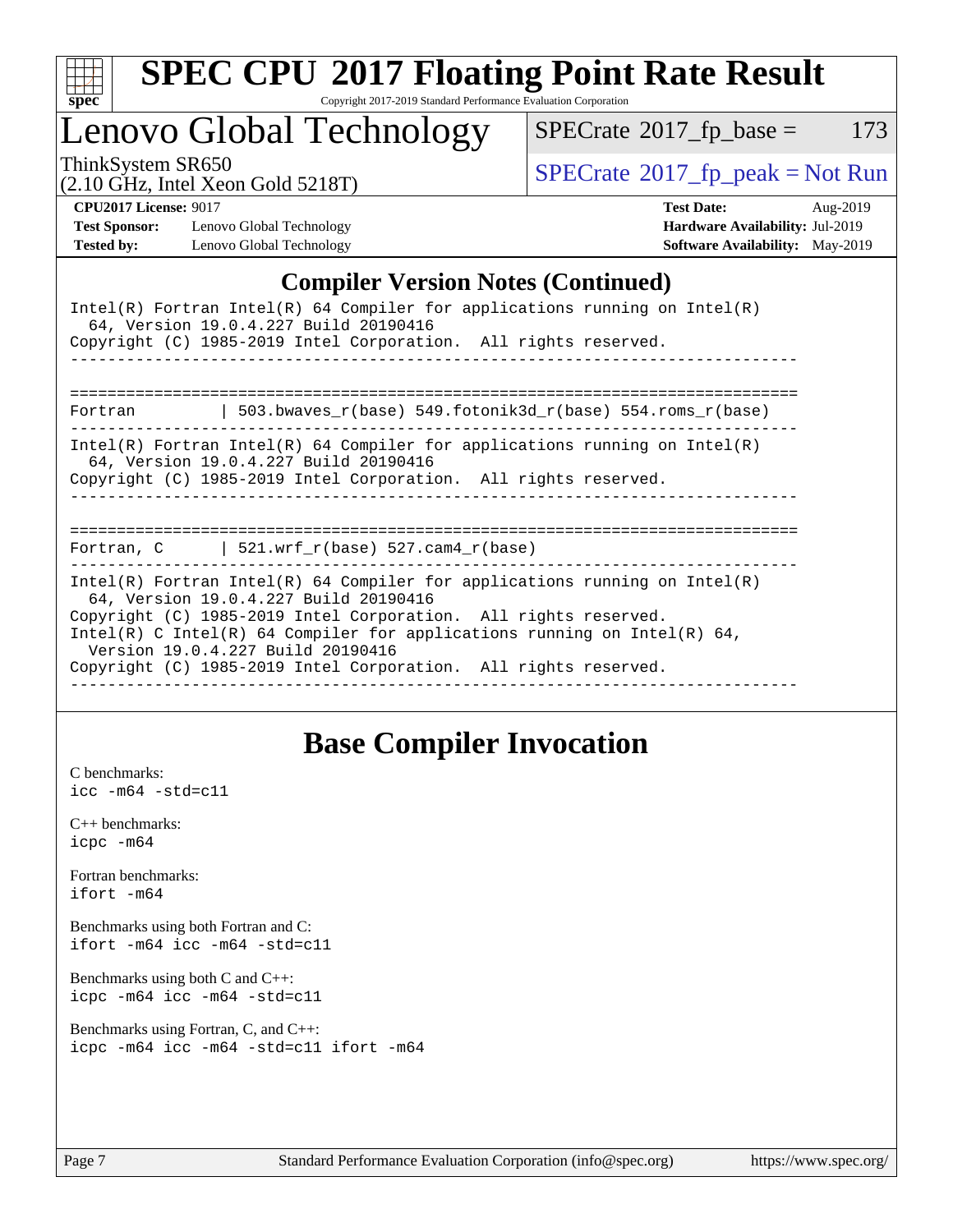

Lenovo Global Technology

 $SPECTate$ <sup>®</sup>[2017\\_fp\\_base =](http://www.spec.org/auto/cpu2017/Docs/result-fields.html#SPECrate2017fpbase) 173

(2.10 GHz, Intel Xeon Gold 5218T)

ThinkSystem SR650<br>  $SPECrate^{\circ}2017$  $SPECrate^{\circ}2017$  fp\_peak = Not Run

**[Test Sponsor:](http://www.spec.org/auto/cpu2017/Docs/result-fields.html#TestSponsor)** Lenovo Global Technology **[Hardware Availability:](http://www.spec.org/auto/cpu2017/Docs/result-fields.html#HardwareAvailability)** Jul-2019 **[Tested by:](http://www.spec.org/auto/cpu2017/Docs/result-fields.html#Testedby)** Lenovo Global Technology **[Software Availability:](http://www.spec.org/auto/cpu2017/Docs/result-fields.html#SoftwareAvailability)** May-2019

**[CPU2017 License:](http://www.spec.org/auto/cpu2017/Docs/result-fields.html#CPU2017License)** 9017 **[Test Date:](http://www.spec.org/auto/cpu2017/Docs/result-fields.html#TestDate)** Aug-2019

## **[Base Portability Flags](http://www.spec.org/auto/cpu2017/Docs/result-fields.html#BasePortabilityFlags)**

 503.bwaves\_r: [-DSPEC\\_LP64](http://www.spec.org/cpu2017/results/res2019q3/cpu2017-20190902-17401.flags.html#suite_basePORTABILITY503_bwaves_r_DSPEC_LP64) 507.cactuBSSN\_r: [-DSPEC\\_LP64](http://www.spec.org/cpu2017/results/res2019q3/cpu2017-20190902-17401.flags.html#suite_basePORTABILITY507_cactuBSSN_r_DSPEC_LP64) 508.namd\_r: [-DSPEC\\_LP64](http://www.spec.org/cpu2017/results/res2019q3/cpu2017-20190902-17401.flags.html#suite_basePORTABILITY508_namd_r_DSPEC_LP64) 510.parest\_r: [-DSPEC\\_LP64](http://www.spec.org/cpu2017/results/res2019q3/cpu2017-20190902-17401.flags.html#suite_basePORTABILITY510_parest_r_DSPEC_LP64) 511.povray\_r: [-DSPEC\\_LP64](http://www.spec.org/cpu2017/results/res2019q3/cpu2017-20190902-17401.flags.html#suite_basePORTABILITY511_povray_r_DSPEC_LP64) 519.lbm\_r: [-DSPEC\\_LP64](http://www.spec.org/cpu2017/results/res2019q3/cpu2017-20190902-17401.flags.html#suite_basePORTABILITY519_lbm_r_DSPEC_LP64) 521.wrf\_r: [-DSPEC\\_LP64](http://www.spec.org/cpu2017/results/res2019q3/cpu2017-20190902-17401.flags.html#suite_basePORTABILITY521_wrf_r_DSPEC_LP64) [-DSPEC\\_CASE\\_FLAG](http://www.spec.org/cpu2017/results/res2019q3/cpu2017-20190902-17401.flags.html#b521.wrf_r_baseCPORTABILITY_DSPEC_CASE_FLAG) [-convert big\\_endian](http://www.spec.org/cpu2017/results/res2019q3/cpu2017-20190902-17401.flags.html#user_baseFPORTABILITY521_wrf_r_convert_big_endian_c3194028bc08c63ac5d04de18c48ce6d347e4e562e8892b8bdbdc0214820426deb8554edfa529a3fb25a586e65a3d812c835984020483e7e73212c4d31a38223) 526.blender\_r: [-DSPEC\\_LP64](http://www.spec.org/cpu2017/results/res2019q3/cpu2017-20190902-17401.flags.html#suite_basePORTABILITY526_blender_r_DSPEC_LP64) [-DSPEC\\_LINUX](http://www.spec.org/cpu2017/results/res2019q3/cpu2017-20190902-17401.flags.html#b526.blender_r_baseCPORTABILITY_DSPEC_LINUX) [-funsigned-char](http://www.spec.org/cpu2017/results/res2019q3/cpu2017-20190902-17401.flags.html#user_baseCPORTABILITY526_blender_r_force_uchar_40c60f00ab013830e2dd6774aeded3ff59883ba5a1fc5fc14077f794d777847726e2a5858cbc7672e36e1b067e7e5c1d9a74f7176df07886a243d7cc18edfe67) 527.cam4\_r: [-DSPEC\\_LP64](http://www.spec.org/cpu2017/results/res2019q3/cpu2017-20190902-17401.flags.html#suite_basePORTABILITY527_cam4_r_DSPEC_LP64) [-DSPEC\\_CASE\\_FLAG](http://www.spec.org/cpu2017/results/res2019q3/cpu2017-20190902-17401.flags.html#b527.cam4_r_baseCPORTABILITY_DSPEC_CASE_FLAG) 538.imagick\_r: [-DSPEC\\_LP64](http://www.spec.org/cpu2017/results/res2019q3/cpu2017-20190902-17401.flags.html#suite_basePORTABILITY538_imagick_r_DSPEC_LP64) 544.nab\_r: [-DSPEC\\_LP64](http://www.spec.org/cpu2017/results/res2019q3/cpu2017-20190902-17401.flags.html#suite_basePORTABILITY544_nab_r_DSPEC_LP64) 549.fotonik3d\_r: [-DSPEC\\_LP64](http://www.spec.org/cpu2017/results/res2019q3/cpu2017-20190902-17401.flags.html#suite_basePORTABILITY549_fotonik3d_r_DSPEC_LP64) 554.roms\_r: [-DSPEC\\_LP64](http://www.spec.org/cpu2017/results/res2019q3/cpu2017-20190902-17401.flags.html#suite_basePORTABILITY554_roms_r_DSPEC_LP64)

**[Base Optimization Flags](http://www.spec.org/auto/cpu2017/Docs/result-fields.html#BaseOptimizationFlags)**

[C benchmarks](http://www.spec.org/auto/cpu2017/Docs/result-fields.html#Cbenchmarks):

[-xCORE-AVX2](http://www.spec.org/cpu2017/results/res2019q3/cpu2017-20190902-17401.flags.html#user_CCbase_f-xCORE-AVX2) [-ipo](http://www.spec.org/cpu2017/results/res2019q3/cpu2017-20190902-17401.flags.html#user_CCbase_f-ipo) [-O3](http://www.spec.org/cpu2017/results/res2019q3/cpu2017-20190902-17401.flags.html#user_CCbase_f-O3) [-no-prec-div](http://www.spec.org/cpu2017/results/res2019q3/cpu2017-20190902-17401.flags.html#user_CCbase_f-no-prec-div) [-qopt-prefetch](http://www.spec.org/cpu2017/results/res2019q3/cpu2017-20190902-17401.flags.html#user_CCbase_f-qopt-prefetch) [-ffinite-math-only](http://www.spec.org/cpu2017/results/res2019q3/cpu2017-20190902-17401.flags.html#user_CCbase_f_finite_math_only_cb91587bd2077682c4b38af759c288ed7c732db004271a9512da14a4f8007909a5f1427ecbf1a0fb78ff2a814402c6114ac565ca162485bbcae155b5e4258871) [-qopt-mem-layout-trans=4](http://www.spec.org/cpu2017/results/res2019q3/cpu2017-20190902-17401.flags.html#user_CCbase_f-qopt-mem-layout-trans_fa39e755916c150a61361b7846f310bcdf6f04e385ef281cadf3647acec3f0ae266d1a1d22d972a7087a248fd4e6ca390a3634700869573d231a252c784941a8) [C++ benchmarks:](http://www.spec.org/auto/cpu2017/Docs/result-fields.html#CXXbenchmarks) [-xCORE-AVX2](http://www.spec.org/cpu2017/results/res2019q3/cpu2017-20190902-17401.flags.html#user_CXXbase_f-xCORE-AVX2) [-ipo](http://www.spec.org/cpu2017/results/res2019q3/cpu2017-20190902-17401.flags.html#user_CXXbase_f-ipo) [-O3](http://www.spec.org/cpu2017/results/res2019q3/cpu2017-20190902-17401.flags.html#user_CXXbase_f-O3) [-no-prec-div](http://www.spec.org/cpu2017/results/res2019q3/cpu2017-20190902-17401.flags.html#user_CXXbase_f-no-prec-div) [-qopt-prefetch](http://www.spec.org/cpu2017/results/res2019q3/cpu2017-20190902-17401.flags.html#user_CXXbase_f-qopt-prefetch) [-ffinite-math-only](http://www.spec.org/cpu2017/results/res2019q3/cpu2017-20190902-17401.flags.html#user_CXXbase_f_finite_math_only_cb91587bd2077682c4b38af759c288ed7c732db004271a9512da14a4f8007909a5f1427ecbf1a0fb78ff2a814402c6114ac565ca162485bbcae155b5e4258871) [-qopt-mem-layout-trans=4](http://www.spec.org/cpu2017/results/res2019q3/cpu2017-20190902-17401.flags.html#user_CXXbase_f-qopt-mem-layout-trans_fa39e755916c150a61361b7846f310bcdf6f04e385ef281cadf3647acec3f0ae266d1a1d22d972a7087a248fd4e6ca390a3634700869573d231a252c784941a8) [Fortran benchmarks](http://www.spec.org/auto/cpu2017/Docs/result-fields.html#Fortranbenchmarks): [-xCORE-AVX2](http://www.spec.org/cpu2017/results/res2019q3/cpu2017-20190902-17401.flags.html#user_FCbase_f-xCORE-AVX2) [-ipo](http://www.spec.org/cpu2017/results/res2019q3/cpu2017-20190902-17401.flags.html#user_FCbase_f-ipo) [-O3](http://www.spec.org/cpu2017/results/res2019q3/cpu2017-20190902-17401.flags.html#user_FCbase_f-O3) [-no-prec-div](http://www.spec.org/cpu2017/results/res2019q3/cpu2017-20190902-17401.flags.html#user_FCbase_f-no-prec-div) [-qopt-prefetch](http://www.spec.org/cpu2017/results/res2019q3/cpu2017-20190902-17401.flags.html#user_FCbase_f-qopt-prefetch) [-ffinite-math-only](http://www.spec.org/cpu2017/results/res2019q3/cpu2017-20190902-17401.flags.html#user_FCbase_f_finite_math_only_cb91587bd2077682c4b38af759c288ed7c732db004271a9512da14a4f8007909a5f1427ecbf1a0fb78ff2a814402c6114ac565ca162485bbcae155b5e4258871) [-qopt-mem-layout-trans=4](http://www.spec.org/cpu2017/results/res2019q3/cpu2017-20190902-17401.flags.html#user_FCbase_f-qopt-mem-layout-trans_fa39e755916c150a61361b7846f310bcdf6f04e385ef281cadf3647acec3f0ae266d1a1d22d972a7087a248fd4e6ca390a3634700869573d231a252c784941a8) [-auto](http://www.spec.org/cpu2017/results/res2019q3/cpu2017-20190902-17401.flags.html#user_FCbase_f-auto) [-nostandard-realloc-lhs](http://www.spec.org/cpu2017/results/res2019q3/cpu2017-20190902-17401.flags.html#user_FCbase_f_2003_std_realloc_82b4557e90729c0f113870c07e44d33d6f5a304b4f63d4c15d2d0f1fab99f5daaed73bdb9275d9ae411527f28b936061aa8b9c8f2d63842963b95c9dd6426b8a) [-align array32byte](http://www.spec.org/cpu2017/results/res2019q3/cpu2017-20190902-17401.flags.html#user_FCbase_align_array32byte_b982fe038af199962ba9a80c053b8342c548c85b40b8e86eb3cc33dee0d7986a4af373ac2d51c3f7cf710a18d62fdce2948f201cd044323541f22fc0fffc51b6) [Benchmarks using both Fortran and C](http://www.spec.org/auto/cpu2017/Docs/result-fields.html#BenchmarksusingbothFortranandC): [-xCORE-AVX2](http://www.spec.org/cpu2017/results/res2019q3/cpu2017-20190902-17401.flags.html#user_CC_FCbase_f-xCORE-AVX2) [-ipo](http://www.spec.org/cpu2017/results/res2019q3/cpu2017-20190902-17401.flags.html#user_CC_FCbase_f-ipo) [-O3](http://www.spec.org/cpu2017/results/res2019q3/cpu2017-20190902-17401.flags.html#user_CC_FCbase_f-O3) [-no-prec-div](http://www.spec.org/cpu2017/results/res2019q3/cpu2017-20190902-17401.flags.html#user_CC_FCbase_f-no-prec-div) [-qopt-prefetch](http://www.spec.org/cpu2017/results/res2019q3/cpu2017-20190902-17401.flags.html#user_CC_FCbase_f-qopt-prefetch) [-ffinite-math-only](http://www.spec.org/cpu2017/results/res2019q3/cpu2017-20190902-17401.flags.html#user_CC_FCbase_f_finite_math_only_cb91587bd2077682c4b38af759c288ed7c732db004271a9512da14a4f8007909a5f1427ecbf1a0fb78ff2a814402c6114ac565ca162485bbcae155b5e4258871) [-qopt-mem-layout-trans=4](http://www.spec.org/cpu2017/results/res2019q3/cpu2017-20190902-17401.flags.html#user_CC_FCbase_f-qopt-mem-layout-trans_fa39e755916c150a61361b7846f310bcdf6f04e385ef281cadf3647acec3f0ae266d1a1d22d972a7087a248fd4e6ca390a3634700869573d231a252c784941a8) [-auto](http://www.spec.org/cpu2017/results/res2019q3/cpu2017-20190902-17401.flags.html#user_CC_FCbase_f-auto) [-nostandard-realloc-lhs](http://www.spec.org/cpu2017/results/res2019q3/cpu2017-20190902-17401.flags.html#user_CC_FCbase_f_2003_std_realloc_82b4557e90729c0f113870c07e44d33d6f5a304b4f63d4c15d2d0f1fab99f5daaed73bdb9275d9ae411527f28b936061aa8b9c8f2d63842963b95c9dd6426b8a) [-align array32byte](http://www.spec.org/cpu2017/results/res2019q3/cpu2017-20190902-17401.flags.html#user_CC_FCbase_align_array32byte_b982fe038af199962ba9a80c053b8342c548c85b40b8e86eb3cc33dee0d7986a4af373ac2d51c3f7cf710a18d62fdce2948f201cd044323541f22fc0fffc51b6) [Benchmarks using both C and C++](http://www.spec.org/auto/cpu2017/Docs/result-fields.html#BenchmarksusingbothCandCXX): [-xCORE-AVX2](http://www.spec.org/cpu2017/results/res2019q3/cpu2017-20190902-17401.flags.html#user_CC_CXXbase_f-xCORE-AVX2) [-ipo](http://www.spec.org/cpu2017/results/res2019q3/cpu2017-20190902-17401.flags.html#user_CC_CXXbase_f-ipo) [-O3](http://www.spec.org/cpu2017/results/res2019q3/cpu2017-20190902-17401.flags.html#user_CC_CXXbase_f-O3) [-no-prec-div](http://www.spec.org/cpu2017/results/res2019q3/cpu2017-20190902-17401.flags.html#user_CC_CXXbase_f-no-prec-div) [-qopt-prefetch](http://www.spec.org/cpu2017/results/res2019q3/cpu2017-20190902-17401.flags.html#user_CC_CXXbase_f-qopt-prefetch) [-ffinite-math-only](http://www.spec.org/cpu2017/results/res2019q3/cpu2017-20190902-17401.flags.html#user_CC_CXXbase_f_finite_math_only_cb91587bd2077682c4b38af759c288ed7c732db004271a9512da14a4f8007909a5f1427ecbf1a0fb78ff2a814402c6114ac565ca162485bbcae155b5e4258871) [-qopt-mem-layout-trans=4](http://www.spec.org/cpu2017/results/res2019q3/cpu2017-20190902-17401.flags.html#user_CC_CXXbase_f-qopt-mem-layout-trans_fa39e755916c150a61361b7846f310bcdf6f04e385ef281cadf3647acec3f0ae266d1a1d22d972a7087a248fd4e6ca390a3634700869573d231a252c784941a8) [Benchmarks using Fortran, C, and C++:](http://www.spec.org/auto/cpu2017/Docs/result-fields.html#BenchmarksusingFortranCandCXX) [-xCORE-AVX2](http://www.spec.org/cpu2017/results/res2019q3/cpu2017-20190902-17401.flags.html#user_CC_CXX_FCbase_f-xCORE-AVX2) [-ipo](http://www.spec.org/cpu2017/results/res2019q3/cpu2017-20190902-17401.flags.html#user_CC_CXX_FCbase_f-ipo) [-O3](http://www.spec.org/cpu2017/results/res2019q3/cpu2017-20190902-17401.flags.html#user_CC_CXX_FCbase_f-O3) [-no-prec-div](http://www.spec.org/cpu2017/results/res2019q3/cpu2017-20190902-17401.flags.html#user_CC_CXX_FCbase_f-no-prec-div) [-qopt-prefetch](http://www.spec.org/cpu2017/results/res2019q3/cpu2017-20190902-17401.flags.html#user_CC_CXX_FCbase_f-qopt-prefetch) [-ffinite-math-only](http://www.spec.org/cpu2017/results/res2019q3/cpu2017-20190902-17401.flags.html#user_CC_CXX_FCbase_f_finite_math_only_cb91587bd2077682c4b38af759c288ed7c732db004271a9512da14a4f8007909a5f1427ecbf1a0fb78ff2a814402c6114ac565ca162485bbcae155b5e4258871) [-qopt-mem-layout-trans=4](http://www.spec.org/cpu2017/results/res2019q3/cpu2017-20190902-17401.flags.html#user_CC_CXX_FCbase_f-qopt-mem-layout-trans_fa39e755916c150a61361b7846f310bcdf6f04e385ef281cadf3647acec3f0ae266d1a1d22d972a7087a248fd4e6ca390a3634700869573d231a252c784941a8) [-auto](http://www.spec.org/cpu2017/results/res2019q3/cpu2017-20190902-17401.flags.html#user_CC_CXX_FCbase_f-auto) [-nostandard-realloc-lhs](http://www.spec.org/cpu2017/results/res2019q3/cpu2017-20190902-17401.flags.html#user_CC_CXX_FCbase_f_2003_std_realloc_82b4557e90729c0f113870c07e44d33d6f5a304b4f63d4c15d2d0f1fab99f5daaed73bdb9275d9ae411527f28b936061aa8b9c8f2d63842963b95c9dd6426b8a) [-align array32byte](http://www.spec.org/cpu2017/results/res2019q3/cpu2017-20190902-17401.flags.html#user_CC_CXX_FCbase_align_array32byte_b982fe038af199962ba9a80c053b8342c548c85b40b8e86eb3cc33dee0d7986a4af373ac2d51c3f7cf710a18d62fdce2948f201cd044323541f22fc0fffc51b6)